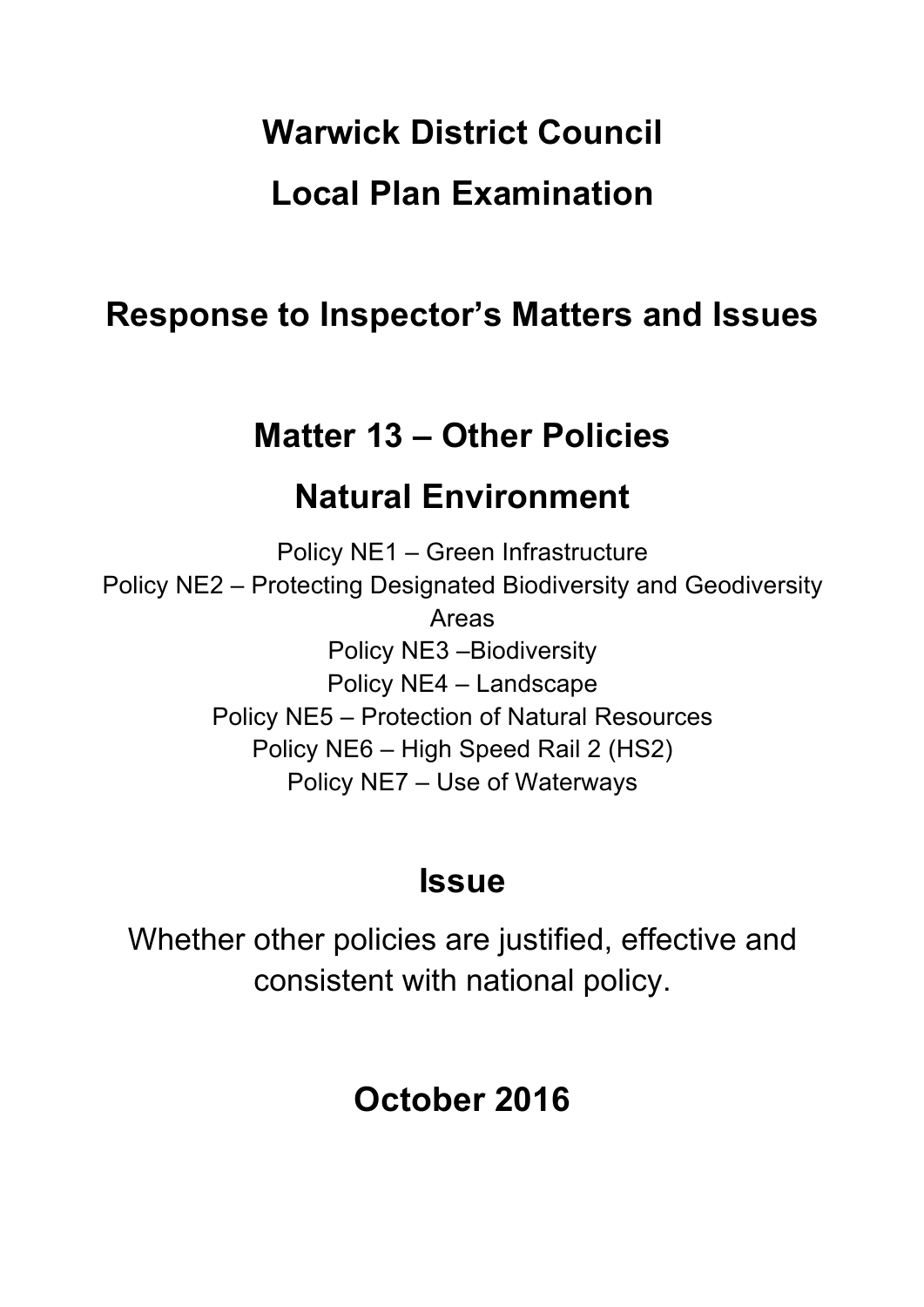# **Natural Environment – Policy NE1 – Green Infrastructure**

## **1. What is the basis for the policy? What is it seeking to achieve?**

- a) Policy NE1 is one of several policies set out in the Local Plan with the aim of recognising the importance of maintaining and enhancing the District's natural environment for the benefit of current and future generations. This is at the core of the Local Plan strategy to ensure that sustainable levels of growth in the District come forward whilst maintaining and improving the quality of the natural environments, sensitive wildlife habitats and areas of high landscape value.
- b) Policy NE1 Sets out a policy framework for the consideration of green infrastructure and the Council's intent to protect, enhance and restore the District's GI assets through partnership working. This includes a commitment to update necessary technical studies such as the Sub Regional Green Infrastructure Strategy (Doc G03) that will be required to inform this objective going forwards. Importantly, the policy introduces the requirement to consider green infrastructure strategically at a landscape level and at a variety of spatial scales necessary to ensure that the value of green infrastructure is appropriately considered in the planning process.

## **2. How does the policy relate to the evidence base?**

- a) In terms of the evidence base the Policy relates directly to the Warwickshire, Coventry and Solihull Sub Regional Green Infrastructure Strategy Doc G03), and the District Council's Green Space Strategy (2012)(Doc I02)as well as the Council's Green Infrastructure Study (Doc G01).
- b) These studies set the context for consideration of the natural environment, identify ecological networks and assets and ensure that opportunities to strengthen them, or address any deficiencies in provision can be assessed.

# **3. Is the policy sufficiently clear? Will it provide sufficient guidance for decision making?**

- a) The policy is clear in that it sets the terms of reference for the consideration of GI assets and identifies key environmental studies and strategies. The policy emphasises the Council's commitment to continue working with relevant partners, and agencies in order to ensure positive outcomes with regard to the identification of green infrastructure strategies that will ultimately inform the consideration of and positive management of these assets through the planning process.
- b) In the development of the policy a representation requested the acknowledgement of the contribution made to the management of the natural environment by the farming industry. This was added to the explanation of the policy in paragraph 5.195.

#### **4. How will the policy be implemented? Is this clear?**

a) The policy sets the context for decision making in relation to Green Infrastructure in that the Sub Regional Green Infrastructure Strategy will be used as the basis to inform the provision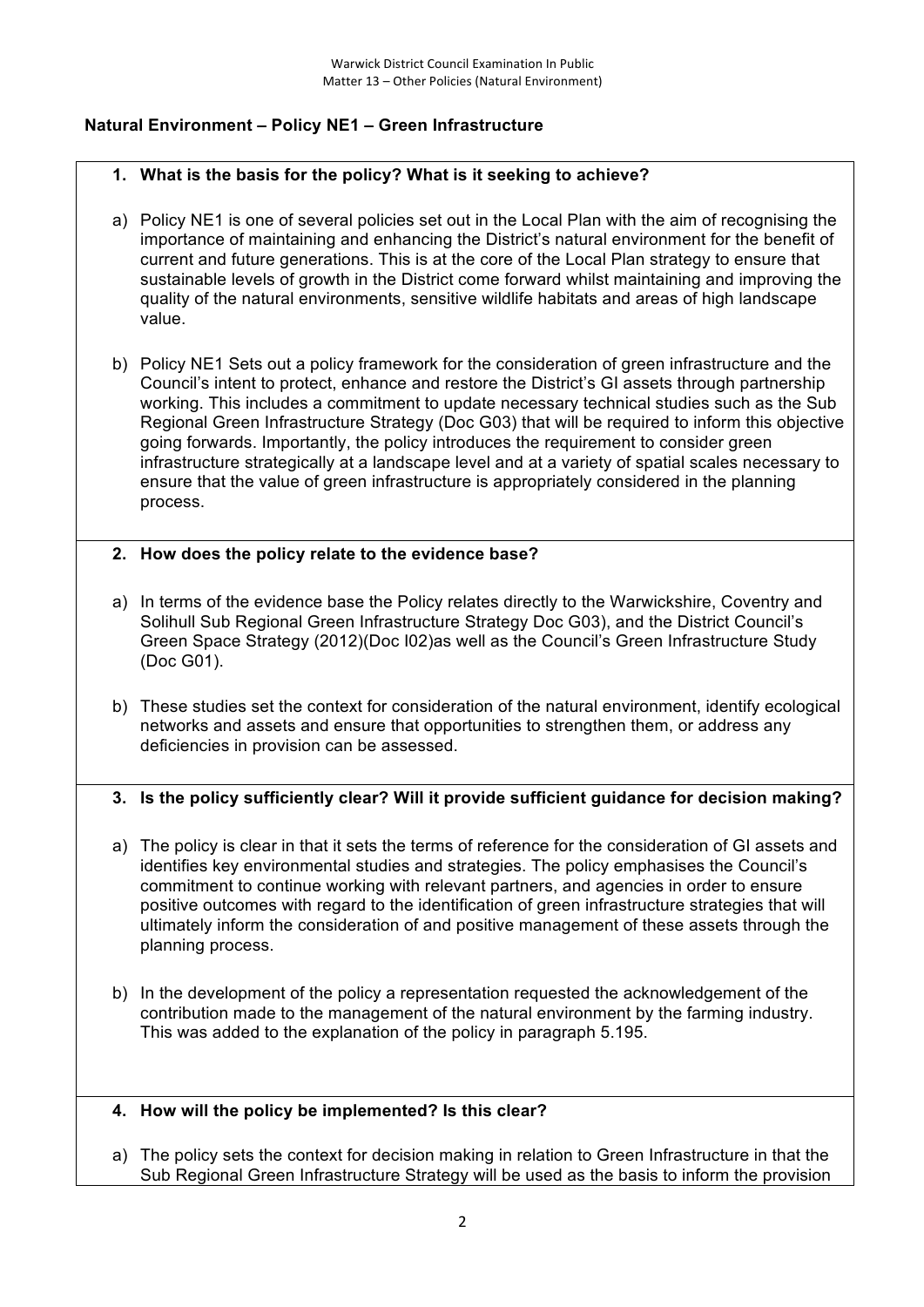of and maintenance and management of green infrastructure. The explanatory text also refers to the Council's Green Infrastructure Study and Green Space Strategy that are also important evidence/ central points of reference.

b) The evidence provided from the strategy documents itemised in the policy has already been utilised to identify and inform development proposals. An example of this has been the requirement to address deficiencies in natural green space. This has identified the need and provided the justification to deliver a new country park in conjunction with the residential development sites south of Warwick and Leamington Spa. The identification and assembly of the land and finance for this country park is currently progressing.

#### **5. How does the policy relate to national policy? How is it consistent? Are there any inconsistencies?**

- a) The Policy relates to the requirement prescribed in national policy for the planning system to 'set out a strategic approach in their Local Plans and to plan positively for the creation and management of networks of biodiversity and green infrastructure'.
- b) Policy NE1 and the way it sets out the requirement for a strategic consideration of Green Infrastructure at a range of spatial scales, is considered to be consistent with this approach.
- **6. In overall terms is the policy justified, effective and consistent with national policy?**
- a) The policy is justified as it is a requirement of the NPPF. It is considered that it will be effective in providing the basis for consideration of the future maintenance, management and delivery of GI assets.
- b) The policy NE1 is considered to be consistent with NPPF (Conserving and enhancing the natural environment).

# **Natural Environment – Policy NE2 – Protecting Designated Biodiversity and Geodiversity Areas**

- **1. What is the basis for the policy? What is it seeking to achieve?**
- a) Policy NE2 is required to set out the appropriate level of protection to be afforded to designated statutory and non-statutory biodiversity and geodiversity features in Warwick District. The policy stipulates the level of protection specific to particular assets with regard to their relative importance to the natural environment.
- b) In doing so it will identify and protect the most valuable features that contribute to geodiversity and the diversity of wildlife and its habitats. The policy will also seek to minimise the adverse effects on these assets where conflicts are unavoidable.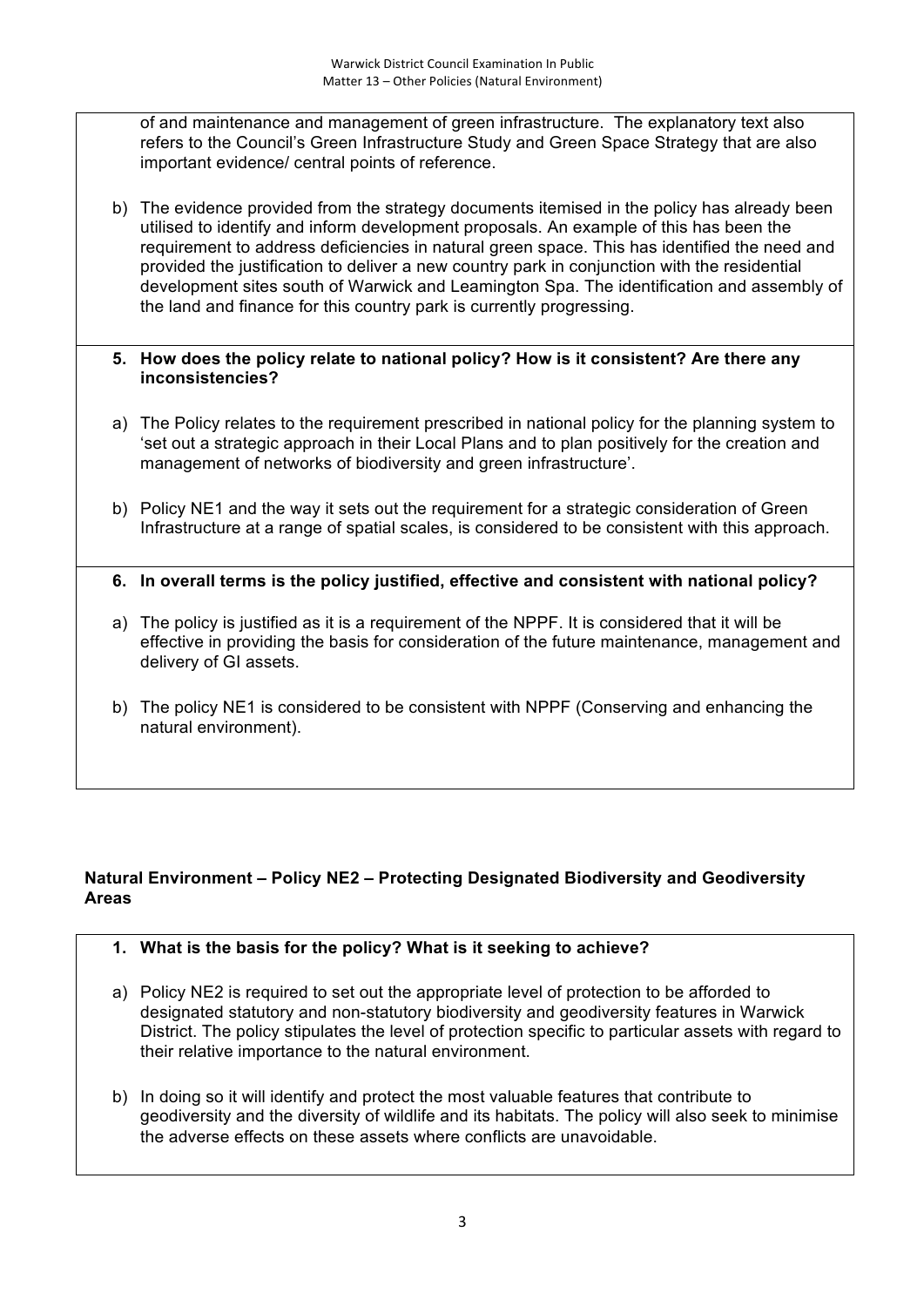# **2. How does the policy relate to the evidence base?**

a) The evidence base for the policy is the information supplied to the Council through its ongoing involvement as a partner in the Warwickshire Coventry and Solihull Sub Regional Habitat Biodiversity Audit and Wildlife Sites Project as well as specific ecological assessments that were undertaken to support the consideration of allocations throughout the Local Plan making process (Doc B03).

# **3. Is the policy sufficiently clear? Will it provide sufficient guidance for decision making?**

- a) The policy is considered to be sufficiently clear as it sets out important biodiversity and geodiversity assets and species of national and local importance in a hierarchy and in turn sets out the level of protection that should be afforded to each relative to its particular status.
- b) It is considered that the policy and explanation will give sufficient guidance for decision making in the development management process.

## **4. How will the policy be implemented? Is this clear?**

- a) The policy will be implemented by the stipulation of a requirement for the submission of an ecological assessment with any planning application likely to affect any of the assets prescribed within the policy.
- b) Where relevant, ecological assessments will be required in support of development proposals to include evidence of the due consideration of the importance of the asset that it will affect and the details of the mitigation strategy proposed.
- **5. How does the policy relate to national policy? How is it consistent? Are there any inconsistencies?**

a) This policy relates to paragraph 113 of the NPPF, and is entirely consistent with it.

# **6. In overall terms is the policy justified, effective and consistent with national policy?**

- a) The policy is justified as it sets the appropriate framework against which proposals for any development on or affecting protected wildlife or geodiversity sites will be determined. It will ensure that protection is commensurate with their status and gives appropriate weight to their importance and the contribution they make to wider ecological networks.
- b) The above approach is considered consistent with national policy (see Q5 above)
- c) Note: two matters raised in objections. Further information was added to the explanation to ensure that where development may have an impact on ancient woodland or veteran trees applicants should refer to advice and guidance available from Natural England and the Forestry Commission.
- d) Further detail on the relative importance of potential wildlife sites and the requirement for these to be assessed against the Local Wildlife Sites Criteria Assessment was also added to the explanation of the policy.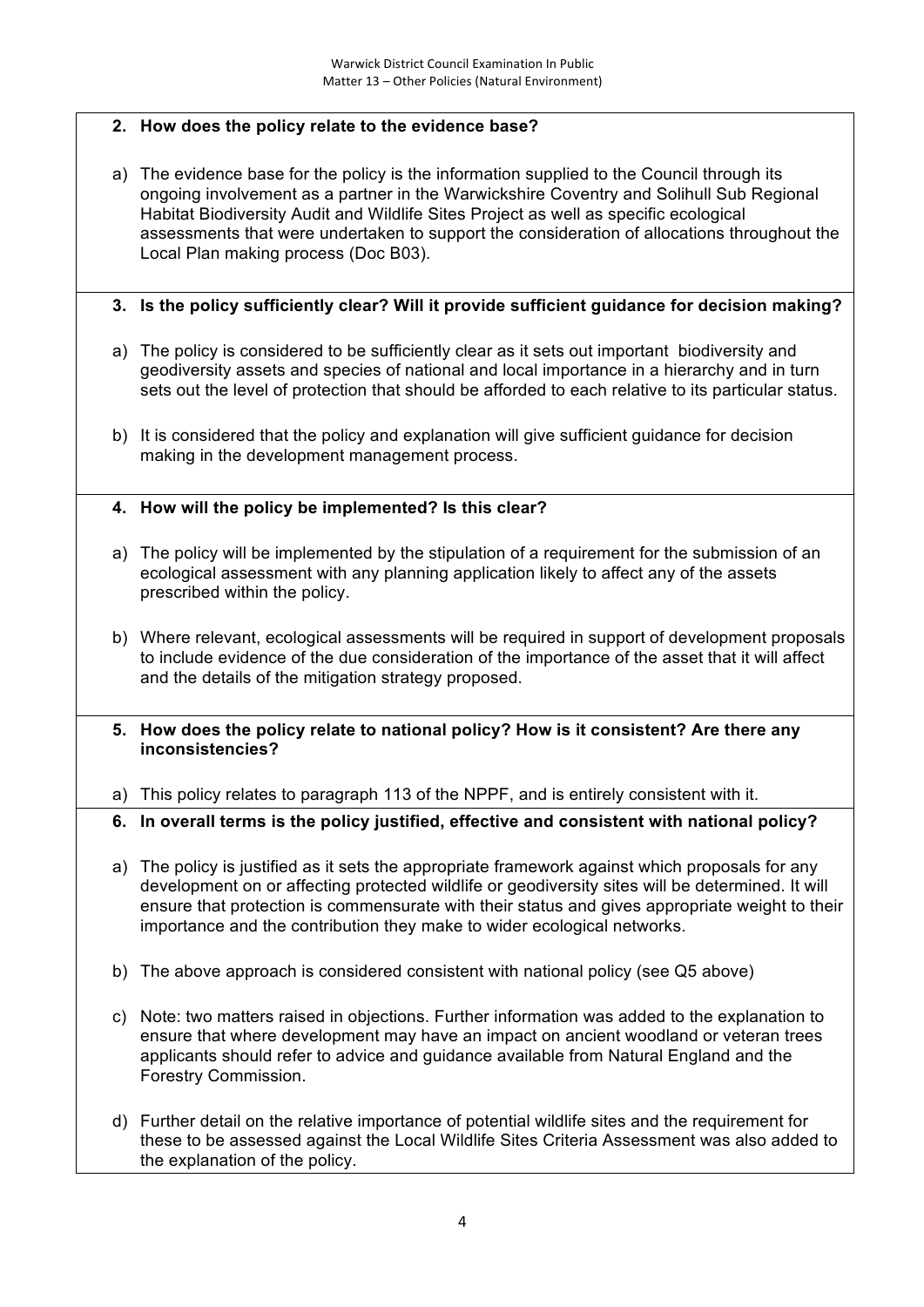# **Natural Environment – Policy NE3 –Biodiversity**

- **1. What is the basis for the policy? What is it seeking to achieve**
- a) Helping to secure improvements to biodiversity is one of the key roles of sustainable development. Policy NE3 is aimed at halting any net loss of biodiversity (and wherever possible making net gains) in order to achieve sustainable development outcomes.
- b) The policy will ensure that development will only be permitted provided that it protects, enhances and /or restores habitat biodiversity. Where these requirements are not achievable the policy will require proposals to provide appropriate mitigation measures either on-site or off-site through compensatory measures (biodiversity offsetting).
- **2. How does the policy relate to the evidence base**
- a) The policy relates to the evidence base through the various specific ecological studies that have been undertaken to inform the plan (Docs B02, B03, B04, B07PM)).
- b) The policy will also be able to refer to information that has been provided to the Council via its longstanding and ongoing partnership arrangement/ involvement with the Warwickshire, Solihull and Coventry Habitat Biodiversity Audit.

# **3. Is the policy sufficiently clear? Will it provide sufficient guidance for decision making?**

- a) The policy is considered to be sufficiently clear and provides an appropriate framework for decision making. This will be done with careful reference to the up to date biodiversity data that the Council has through the HBA study and in conjunction with the County Councils ecology experts.
- **4. How will the policy be implemented? Is this clear?**
- a) The policy will be implemented through development management inspecting planning applications to ensure that this policy requirement has been addressed. As necessary development management officers will ensure that an ecological assessment is submitted in support of development proposals.
- b) Where appropriate, financial contributions will be sought for biodiversity offsetting programmes in conjunction with officers of the Warwickshire Biological Records centre. Where appropriate, these will be agreed through Section 106 agreements.
- **5. How does the policy relate to national policy? How is it consistent? Are there any inconsistencies?**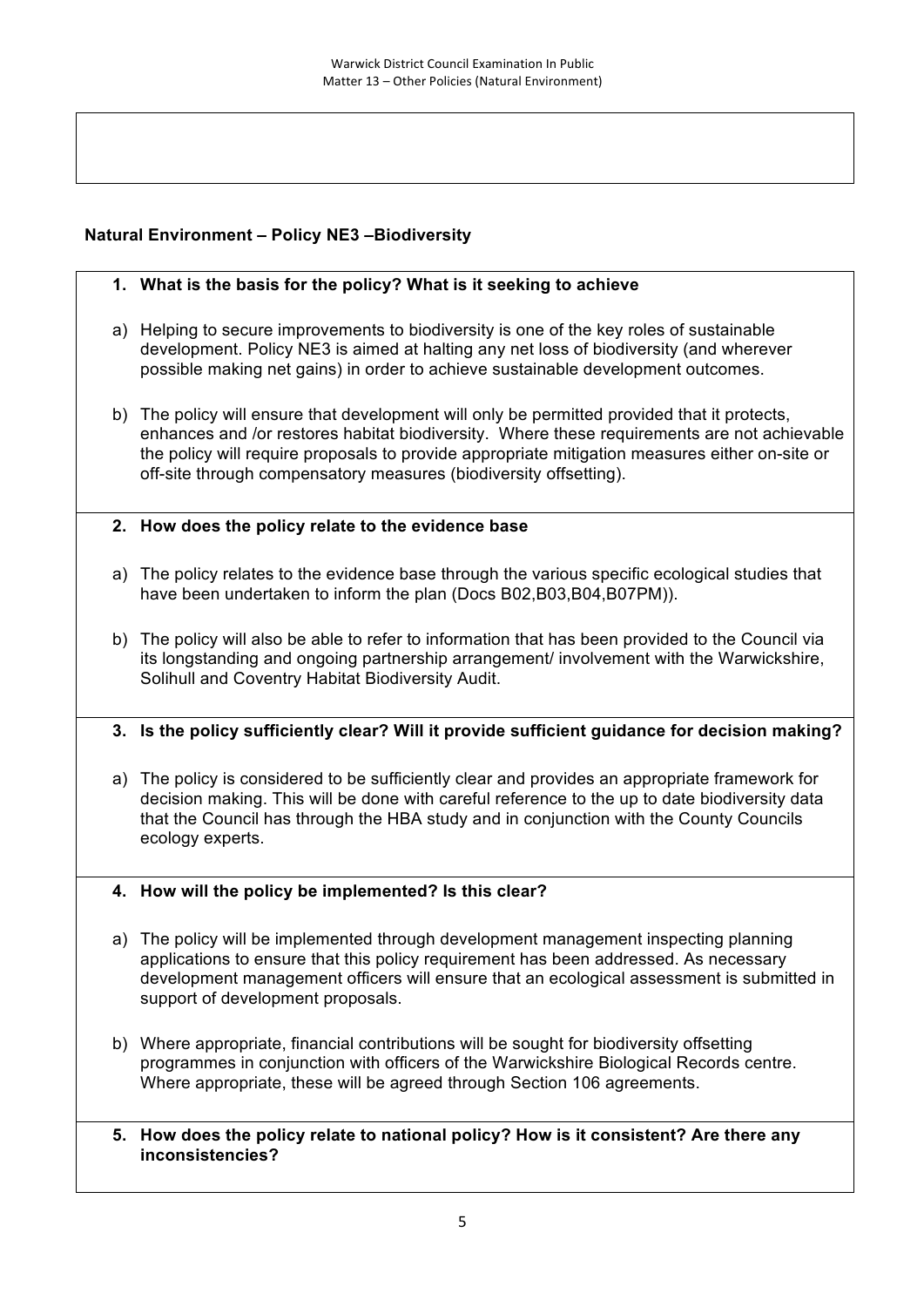- a) Policy NE3 is compliant with paragraph 118 of the NPPF
- **6. In overall terms is the policy justified, effective and consistent with national policy?**
- a) In overall terms the policy is considered justified for its purpose of maintaining and enhancing the District's biodiversity. This approach has been tested and successfully used in negotiations with developers.
- b) The policy was modified to strengthen criterion a) to emphasise the need to aim to achieve a net gain in biodiversity where this is possible.

# **Natural Environment – Policy NE4 – Landscape**

- **1. What is the basis for the policy? What is it seeking to achieve?**
- a) The basis for the policy is to ensure that the District's landscape characteristics are protected from harm. There are several studies and strategies that define the particular landscape qualities to be found across Warwick District. The Council has also undertaken specific local landscape studies with regard to its development strategy options.
- b) Policy NE4 seeks to ensure that significant landscape features are protected from harm and that landscape design is a key component/ consideration in the design of new development.

#### **2. How does the policy relate to the evidence base?**

- a) Policy NE4 is supported by a range of evidence including:-
	- Warwickshire, Coventry and Solihull Green Sub Regional Infrastructure Study (Doc G03)
	- Warwickshire Historic Landscape Characterisation Study (DocHE01)
	- The Warwick District Local Plan local landscape analysis (LA03)

#### **3. Is the policy sufficiently clear? Will it provide sufficient guidance for decision making?**

a) The policy sets out the criterion necessary to be satisfied in order to ensure that new development positively contributes to landscape character. The Council considers the guidance is clear and will provide a clear basis for decision making

#### **4. How will the policy be implemented? Is this clear?**

a) The policy will be implemented by the requirement for new development proposals to be supported by a landscape analysis and management plan. This will be necessary to demonstrate that development proposals give due consideration of and take account of the criterion identified in the policy.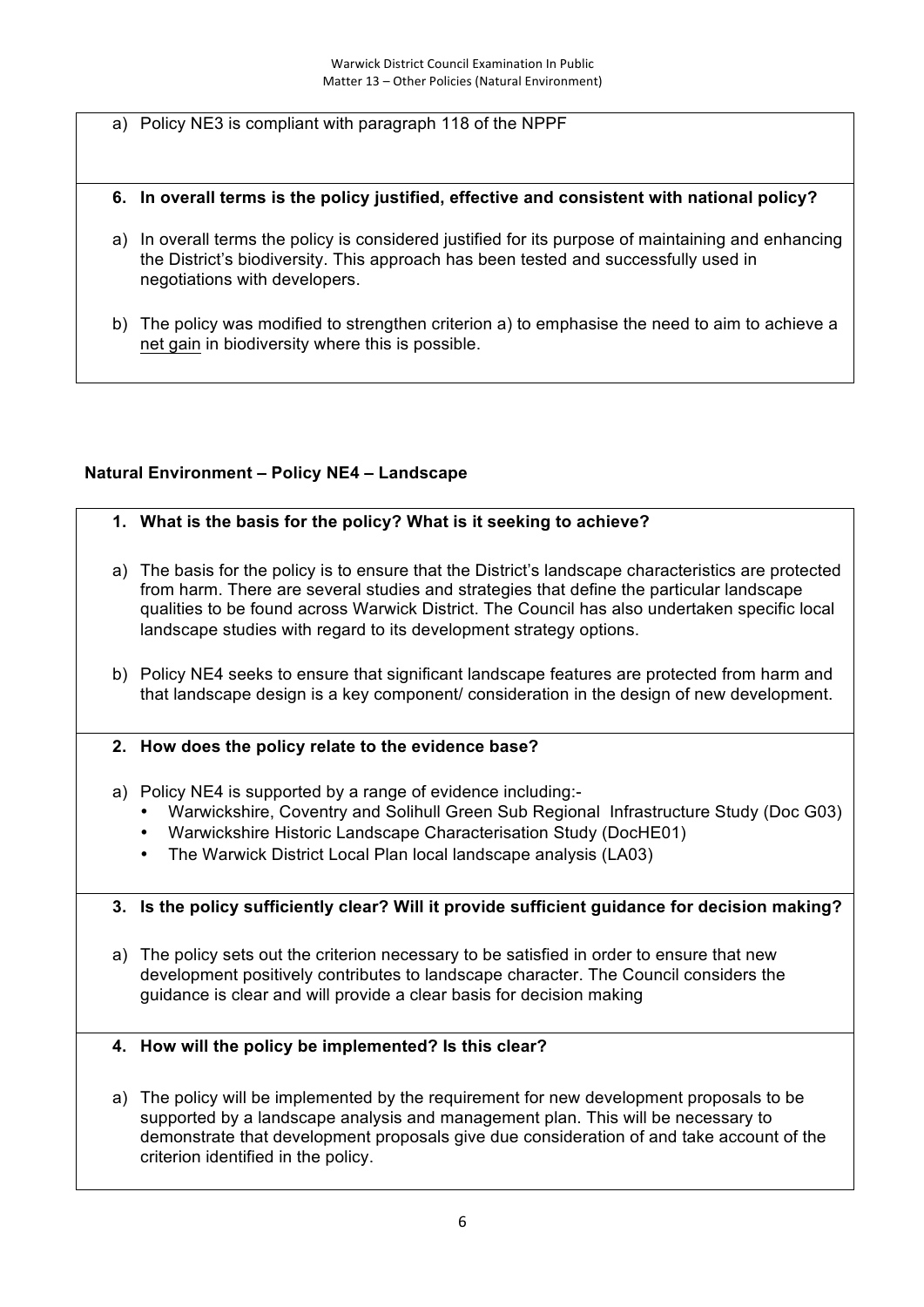#### **5. How does the policy relate to national policy? How is it consistent? Are there any inconsistencies?**

- a) The policy relates to and is consistent with the NPPF paragraph 109 that requires 'the protection and enhancing of valuable landscapes'.
- **6. In overall terms is the policy justified, effective and consistent with national policy?**
- a) In overall terms the policy is justified as the effects of development on landscape and the associated natural environment are an important consideration. It is therefore considered that this policy will be both effective and consistent with national policy.
- *b)* A modification is proposed to the publication draft Local Plan regarding policy NE4 (See appendix 1 of WDC Matter 12 Statement). This was approved by the Council in January 2016, but has not been subject to consultation. The modification proposes an additional clause to the Policy to address the increasing pressures on the best and most versatile agricultural land as a result of increasing development allocations:
	- *(j) 'minimise the loss of the best and most versatile agricultural land'*

# **Natural Environment – Policy NE5 – Protection of Natural Resources**

- **1. What is the basis for the policy? What is it seeking to achieve?**
- a) In line with Government policy and sustainable planning objectives, Local Plan policy NE5 ensures that the protection of the District's natural resources is given consideration in the development process.
- b) This policy is required to prevent the contamination or sterilisation of resources by development and to ensure that wherever possible resources are used prudently.

#### **2. How does the policy relate to the evidence base?**

- a) The policy relates to the evidence base by reference to;
	- i. The River Basin Management Plan for The River Severn Basin District (FW03)
	- ii. Air Quality Assessment: Development associated with Local Plan (A01)
	- iii. Air Quality Assessment: Development Associated with the Local Plan, Update A004PM
- **3. Is the policy sufficiently clear? Will it provide sufficient guidance for decision making?**
- a) The policy is considered to be sufficiently clear in that it sets out the appropriate range of matters that development proposals should address to ensure that the protection of natural resources is taken into account.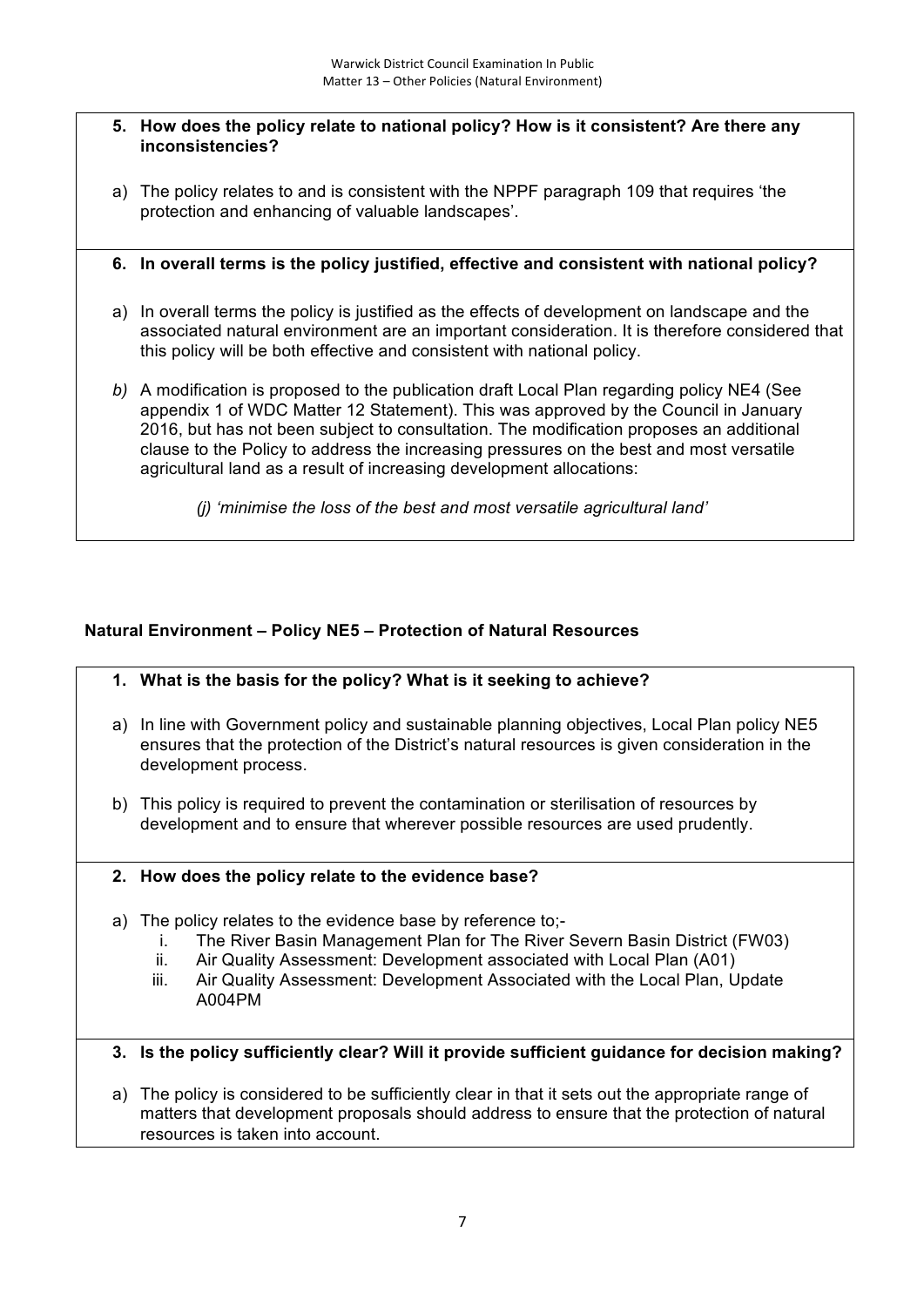# **4. How will the policy be implemented? Is this clear?**

a) The policy will be implemented through the assessment of proposals against the criteria set out as part of the development management process. Where necessary the Council will liaise with the relevant statutory bodies to ensure conformity with the policy.

#### **5. How does the policy relate to national policy? How is it consistent? Are there any inconsistencies?**

- a) Policy NE5 is in accordance with the NPPF paragraph 109. This states that the planning system should contribute to and enhances the natural and local environment by protecting soil quality, and preventing new and existing development from contributing to or putting unacceptable risk from, or being adversely affected by unacceptable levels of soil, air, water or noise pollution.
- b) The NPPF also requires planning to remediate and mitigate despoiled, degraded, derelict, contaminated and unstable land.

## **6. In overall terms is the policy justified, effective and consistent with national policy?**

- a) The policy is considered to be justified and in line with national policy. It will be an appropriate measure to ensure that natural resources are a consideration in the planning process.
- b) However, a modification to the publication draft of policy NE5 clause (d) is proposed (see appendix 1 of WDC Matter 12 Statement). This has been approved by the Council but has not yet been the subject of consultation. The modification seeks to address increasing pressures on the best and most versatile agricultural land as a result of increasing development allocations as follows:-

*d) avoid or minimise loss of the best and most versatile agricultural land unless the benefits of the proposal outweigh the need to protect the land for agricultural purposes*.

c) Amendment to the explanation is also proposed as follows (para 5.198):

*'This need is increasing due to the anticipated reduction in the ability of countries continuing to export food to the UK due to increased flooding, erosion or drought. A number of housing allocations have been identified on agricultural land, with the result that the remaining resource is considered to be of increasing importance or vulnerability. Development affecting the best and most versatile agricultural land will not be permitted unless there is an overriding demonstrable need for the development and it can be shown that development of lower grade land would have overriding adverse sustainability impacts, such as on biodiversity, natural resources, landscape character or conservation of heritage assets in an unsuitable location.*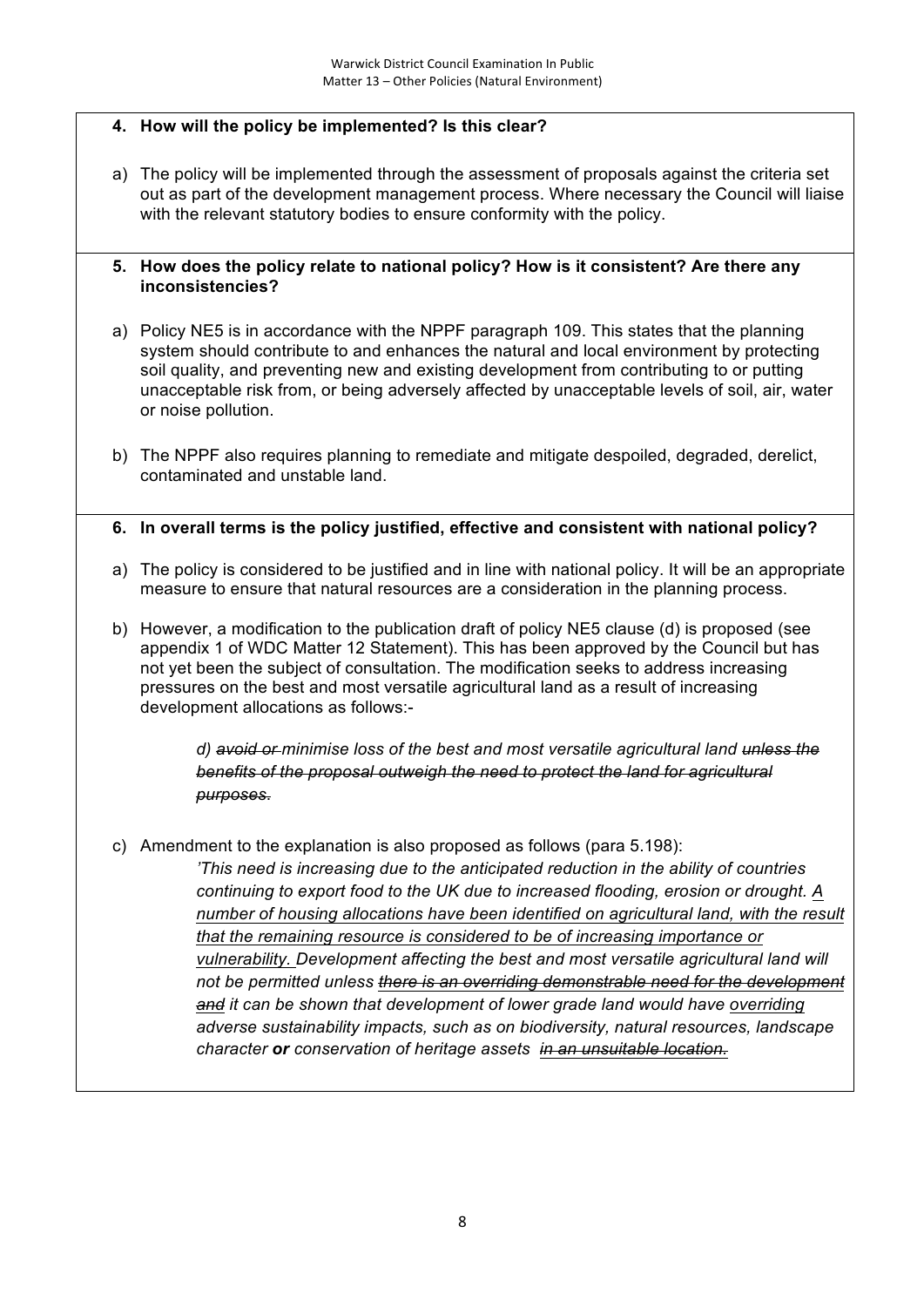# **Natural Environment – Policy NE6 – High Speed Rail 2 (HS2)**

#### **1. What is the basis for the policy? What is it seeking to achieve?**

- a) The HS2 rail project will traverse a considerable area of Warwick District's and have impacts on the District's natural environment. As a Qualifying Authority, Policy NE6 will help the Council influence HS2 development through the determination of the approvals required within the established special planning regime the Council will seek the appropriate mitigation of effects on the natural environment, businesses and residents of the District.
- b) The Council is required to ensure that the safeguarding of the route is denoted on the Local Plan Policies Map.
- c) It will be important that within the provisions of the HS2 Act that Warwick District Council seeks appropriate mitigation to minimise the impact of HS2 and maintain the high quality of the District's natural environment.
- **2. How does the policy relate to the evidence base?**
- a) The Policy relates to the evidence by reference to:
	- i. The Green Infrastructure Study(G01)
	- ii. The Warwickshire , Coventry and Solihull Sub Regional Green Infrastructure Study (G03)

#### **3. Is the policy sufficiently clear? Will it provide sufficient guidance for decision making?**

- a) The policy is considered sufficiently clear as it will provide a framework for the consideration of the impacts of works associated with HS2.
- **4. How will the policy be implemented? Is this clear?**
- a) The policy will be implemented by the consideration planning applications for works associated with HS2 in the development management process.
- **5. How does the policy relate to national policy? How is it consistent? Are there any inconsistencies?**
- a) The NPPF does not contain specific policies for nationally significant infrastructure projects for which particular considerations apply
- b) The Policy seeks to support the delivery of HS2 in line with the National Infrastructure Plan 2016 to 2021, at the same time as seeking to minimise its impact on the District, particularly in relation to the environment, businesses and residents.
- c) As a "Qualifying Authority", Warwick District Council will seek to influence HS2 development to take full account of the NPPF policies relating to "prosperous rural economy"; and "conserving and enhancing the natural environment"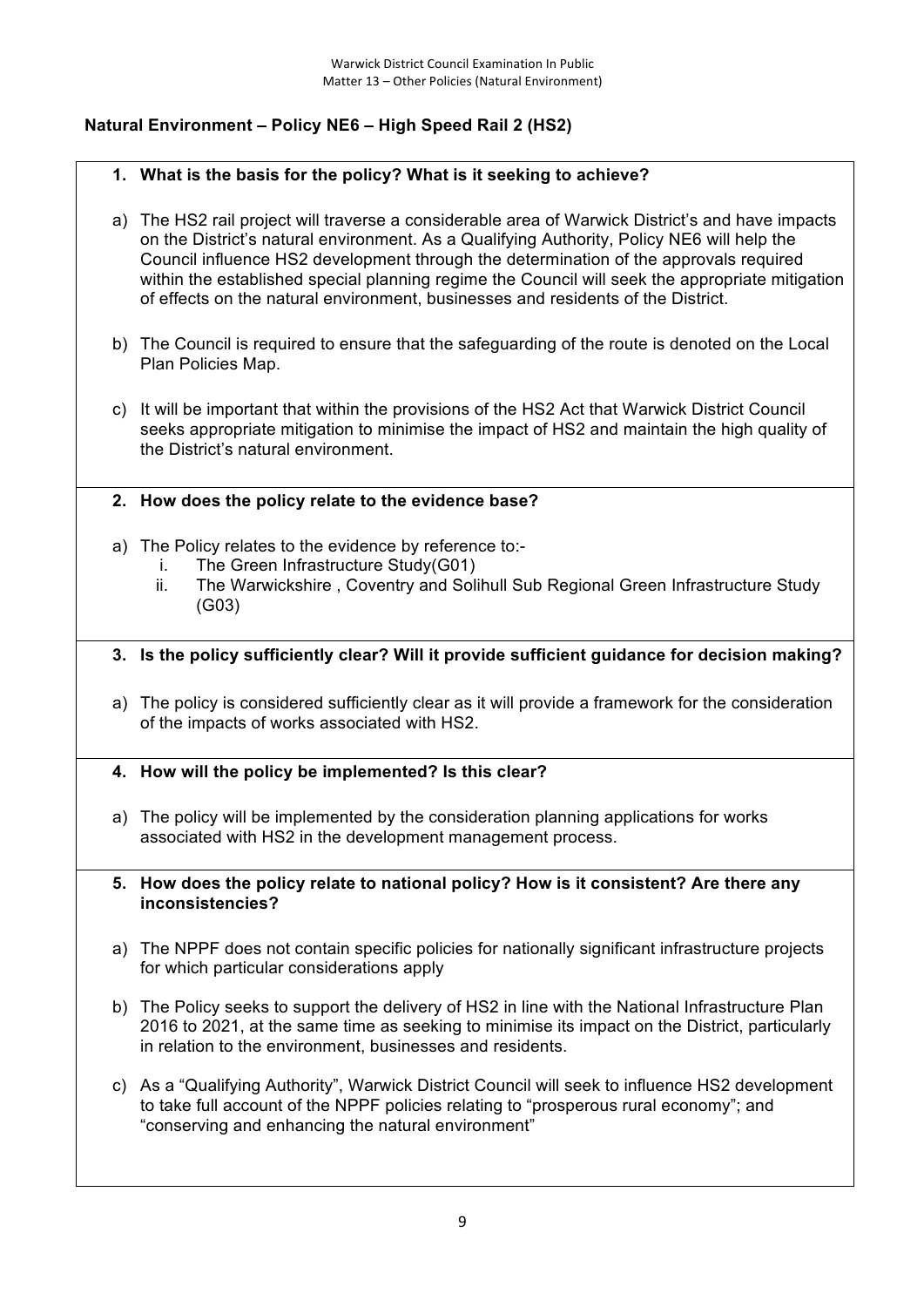# **6. In overall terms is the policy justified, effective and consistent with national policy?**

a) The policy is considered to be justified and will be effective in enabling the consideration of required mitigation proposals relating to works undertaken in conjunction with HS2.

# **Natural Environment – Policy NE7 – Use of Waterways**

## **1. What is the basis for the policy? What is it seeking to achieve?**

- a) The waterways in Warwick District contribute to the identity and quality of both the built and natural environment. They are not only a recreational resource but are important corridors for wildlife and biodiversity.
- b) Policy NE7 seeks to ensure that any development proposals do not prejudice the benefits that the characteristics of the waterways add to both the historic and natural environment throughout the District.

#### **2. How does the policy relate to the evidence base?**

- a) The policy relates to the evidence base by reference to the following studies:
	- i. The Warwickshire, Coventry and Solihull Sub Regional Green Infrastructure Strategy (G03)
	- ii. Warwick District Green Infrastructure Study (G01)
	- iii. Warwickshire Historic Landscape Characterisation (HE01)

#### **3. Is the policy sufficiently clear? Will it provide sufficient guidance for decision making?**

- a) The policy clearly defines a series of relevant requirements that should be considered to ensure that development does not prejudice the physical and environmental qualities of the waterways that are of value to the District.
- **4. How will the policy be implemented? Is this clear?**
- a) The policy will help shape development and will assist development management in the consideration and determination of development proposals. This will ensure that proposals do not have a detrimental effect on the waterway network.

#### **5. How does the policy relate to national policy? How is it consistent? Are there any inconsistencies?**

a) The waterways are an important heritage and natural environment/ biodiversity asset and as such should be protected from any detrimental impacts that may occur as a consequence of development proposals. This is consistent with the NPPF – conserving and enhancing the historic environment para126 and conserving and enhancing the natural environment para